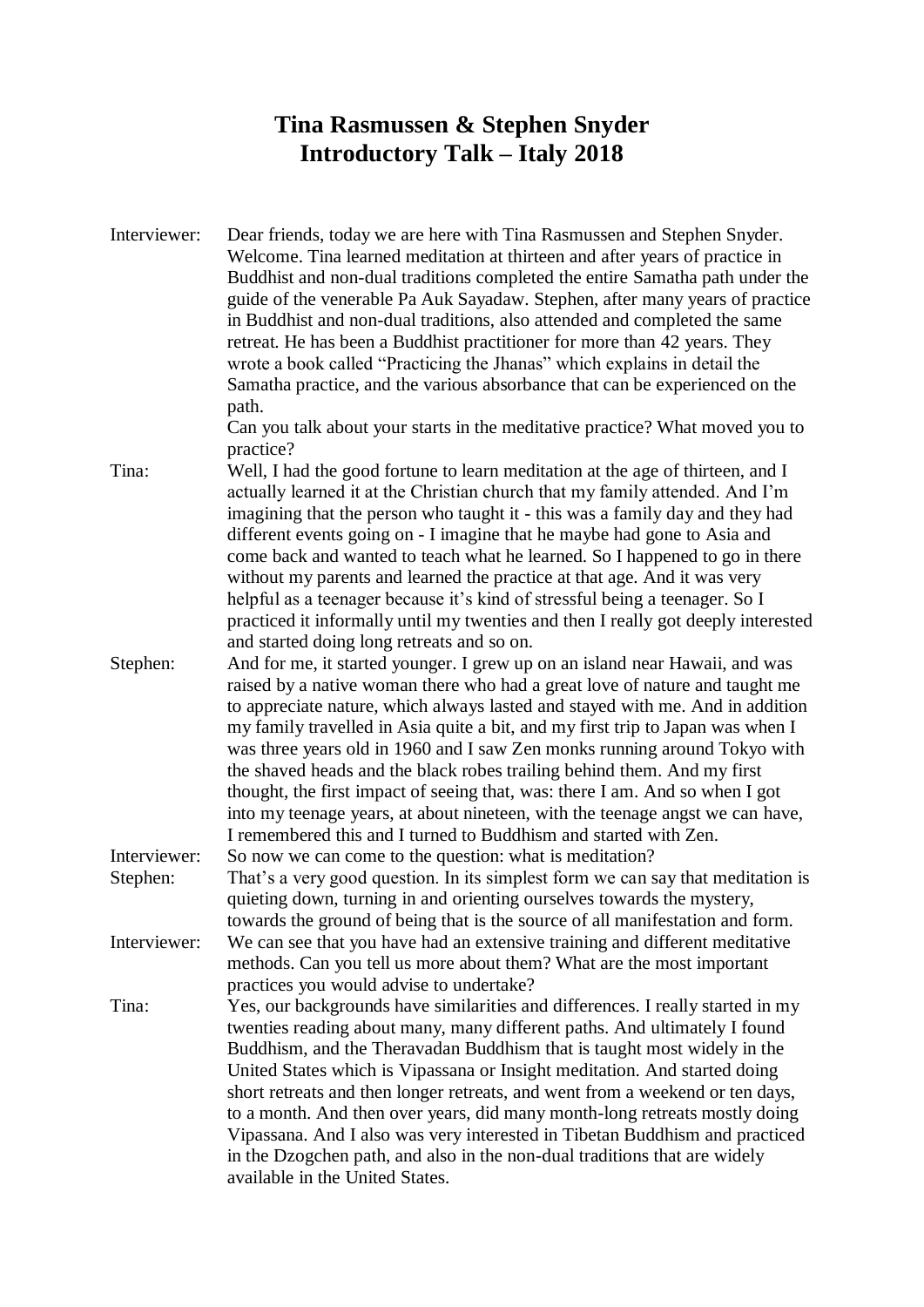| Stephen:     | For me, I started as I mentioned in the Zen tradition, spent twenty years there.<br>At the same time I was in that tradition, I was exploring Tibetan Buddhism. In<br>the States at that time there was a lot more overlap between the Zen and the<br>Tibetan Buddhist worlds. So I also began studying Dzogchen at that time. And<br>then after twenty years in the Zen tradition became very interested in<br>practicing what the Buddha practiced. And that's what led me to the Samatha<br>practice, and eventually our retreat with the venerable Pa Auk Sayadaw. |
|--------------|------------------------------------------------------------------------------------------------------------------------------------------------------------------------------------------------------------------------------------------------------------------------------------------------------------------------------------------------------------------------------------------------------------------------------------------------------------------------------------------------------------------------------------------------------------------------|
| Tina:        | I don't know that we answered what was most important.                                                                                                                                                                                                                                                                                                                                                                                                                                                                                                                 |
| Interviewer: | Mhmm.                                                                                                                                                                                                                                                                                                                                                                                                                                                                                                                                                                  |
| Tina:        | Do you want us to come back to that?                                                                                                                                                                                                                                                                                                                                                                                                                                                                                                                                   |
| Interviewer: | Mmm, well, there's the question: what role retreats had in your life? - which<br>basically is the same, similar question. Would you like to say something about<br>this?                                                                                                                                                                                                                                                                                                                                                                                               |
| Tina:        | Sure, do you, do you want to take that one first?                                                                                                                                                                                                                                                                                                                                                                                                                                                                                                                      |
| Stephen:     | Sure. Well, I think early on, for both of us, we realised the value of retreats                                                                                                                                                                                                                                                                                                                                                                                                                                                                                        |
|              | and so we really made it a practice to do a number of retreats every year. So I<br>found that all was very valuable and in terms of the meditation, the                                                                                                                                                                                                                                                                                                                                                                                                                |
|              | concentration meditation was the first meditation I started with, that was<br>taught in those days in Zen, the counting of breath. And so I started and did                                                                                                                                                                                                                                                                                                                                                                                                            |
|              | that for several years and found great benefit. I didn't tell anyone I was                                                                                                                                                                                                                                                                                                                                                                                                                                                                                             |
|              | practicing and people around me began telling me how much calmer and                                                                                                                                                                                                                                                                                                                                                                                                                                                                                                   |
|              | relaxed I was. So getting their feedback was very encouraging. So I think it's                                                                                                                                                                                                                                                                                                                                                                                                                                                                                         |
|              | a very valuable practice just as a layperson.                                                                                                                                                                                                                                                                                                                                                                                                                                                                                                                          |
| Tina:        | Yes, and for me I, as I mentioned, started doing more and more retreats and<br>longer and at one point I had a teacher who had done a year-long solo                                                                                                                                                                                                                                                                                                                                                                                                                   |
|              | retreat where she was basically meditating, up to ten or twelve hours a day for<br>a year. And I was very inspired by that, as well as reading about the Tibetan<br>cave yogis who had done this throughout history. And this was before Stephen<br>and I met, and I was single at the time. And also I was self-employed and I                                                                                                                                                                                                                                        |
|              | had a mortgage, so it was a very big deal to give up my employment without<br>having a lot of wealth or anything else and do this, not knowing if I would be<br>able to work after doing that for a year. And so I did a solo retreat, and I did<br>many practices on that retreat, which kind of answers the other question, and<br>that included the Samatha that we taught on this retreat here, Vipassana, the<br>Dzogchen including Rigpa, the Brahmaviharas – the heart practices of                                                                             |
|              | Buddhism, as well as yoga and qigong.                                                                                                                                                                                                                                                                                                                                                                                                                                                                                                                                  |
| Interviewer: | So this comes to a more general question. Is it important to take retreats? And<br>specifically, can you talk about the one you just taught here in Marola?                                                                                                                                                                                                                                                                                                                                                                                                            |
| Tina:        | Yes, we feel obviously that retreats are very important and beneficial, and that<br>a daily practice is extremely important. And at the same time, retreats allow us                                                                                                                                                                                                                                                                                                                                                                                                   |
|              | to really go deeper. I believe the Buddha talked about swimming out from the                                                                                                                                                                                                                                                                                                                                                                                                                                                                                           |
|              | shore, that if you have a short time you can't go out as far, but if you have a                                                                                                                                                                                                                                                                                                                                                                                                                                                                                        |
|              | longer time you can go further away. And so to start, as we did, with shorter                                                                                                                                                                                                                                                                                                                                                                                                                                                                                          |
|              | retreats, weekends, and then once those are comfortable to go to longer                                                                                                                                                                                                                                                                                                                                                                                                                                                                                                |
|              | retreats, and it really allows for a deepening of whatever practice we're doing.                                                                                                                                                                                                                                                                                                                                                                                                                                                                                       |
|              | All meditation practices--to go to the deepest possible place with them--                                                                                                                                                                                                                                                                                                                                                                                                                                                                                              |
|              | require more time. And so this is one of the benefits. And it really saturates                                                                                                                                                                                                                                                                                                                                                                                                                                                                                         |
|              | our consciousness to be on retreat.                                                                                                                                                                                                                                                                                                                                                                                                                                                                                                                                    |
| Stephen:     | In addition, the going on retreat is an accelerant to our daily practice as, as<br>householders. And it's generally considered that a retreat is equal to multi-                                                                                                                                                                                                                                                                                                                                                                                                       |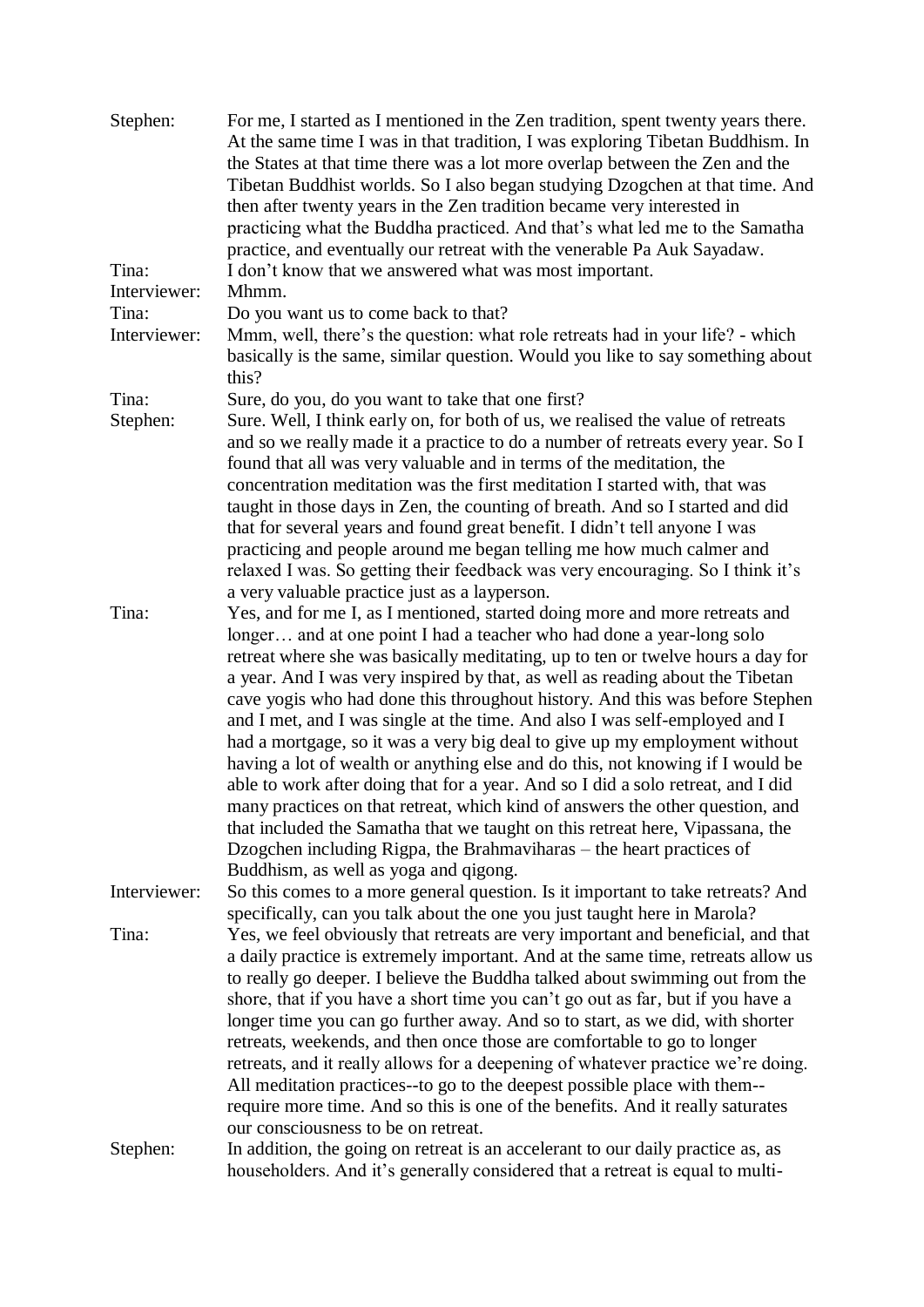|                          | years of sitting at home. So you're getting a really deep experience that<br>advances your practice in a way that then your home practice is at that deeper<br>level as well. So it really has a lot of benefit to laypeople.                                                                                                                                                                                                                                                                                                                                                                                                                                                                                            |
|--------------------------|--------------------------------------------------------------------------------------------------------------------------------------------------------------------------------------------------------------------------------------------------------------------------------------------------------------------------------------------------------------------------------------------------------------------------------------------------------------------------------------------------------------------------------------------------------------------------------------------------------------------------------------------------------------------------------------------------------------------------|
| Tina:                    | Yes, and for people that are interested in awakening, retreats are pretty<br>essential. So this is one of the beauties of our time, is that as householders,<br>there are retreats available and we don't have to become monastics. And with<br>enough planning, most people can get to a retreat and really over the course of<br>many years and a lifetime, can go deeper and deeper within this mystery, and<br>gain mastery over these practices to where their spiritual unfoldment can<br>really happen.                                                                                                                                                                                                           |
| Interviewer:<br>Stephen: | So, to come to Marola, can you say something about the retreat in Marola?<br>Well, we always enjoy teaching the retreats in Europe. The yogis, the students<br>are always very eager and interested in developing their practice and learning<br>more. So there's a lot of openness and receptivity here. And the facilities here<br>are really quite superb, in our experience. In the US, it'd be very unusual for<br>everyone to have a single room, and most particularly, a single bathroom. It's<br>usually shared rooms.                                                                                                                                                                                          |
| Tina:                    | That never happens.                                                                                                                                                                                                                                                                                                                                                                                                                                                                                                                                                                                                                                                                                                      |
| Stephen:                 | When I was in the Zen tradition, we had almost dormitory type you know,<br>we were sharing a couple bathrooms with a lot of people. So this is very<br>luxurious by our standards.                                                                                                                                                                                                                                                                                                                                                                                                                                                                                                                                       |
| Tina:                    | And there aren't any yogi jobs, so all the retreats that we go to, you have to<br>work. You work in the kitchen, you clean the toilets, you clean the floors. And<br>nobody had to do that, so that was nice.                                                                                                                                                                                                                                                                                                                                                                                                                                                                                                            |
| Stephen:                 | And that takes time away from their sitting. That engages some of the thinking<br>so it actually does help - they surface a little bit doing these jobs.                                                                                                                                                                                                                                                                                                                                                                                                                                                                                                                                                                 |
| Tina:                    | And we just heard the impact on people of the retreat, and it was really<br>beautiful to see how affected people were, and how it is inspiring many of<br>them to really want to continue and deepen their practice.                                                                                                                                                                                                                                                                                                                                                                                                                                                                                                     |
| Interviewer:             | So now to come back to you, how is your daily practice when you come out<br>from retreats?                                                                                                                                                                                                                                                                                                                                                                                                                                                                                                                                                                                                                               |
| Stephen:                 | Well like anyone, our daily practice has benefitted from retreats because even<br>teaching retreats, we're sitting more. And the fact that we're holding the<br>space, and we're also doing some level of transmission with the people, it<br>definitely seats us in a deeper place. And as laypeople, the big question, the<br>big task for us is, how do we integrate these retreats? And how do we let it<br>inform our lives and our functioning in the world?                                                                                                                                                                                                                                                       |
| Interviewer:             | Do you think that different kinds of meditation practices can be integrated in<br>daily life or do you prefer to be focused just in one?                                                                                                                                                                                                                                                                                                                                                                                                                                                                                                                                                                                 |
| Tina:                    | We feel that there are many different practices, and even categories of<br>practice, and that all of them are beneficial and they do different things for our<br>consciousness and for our capacity in life. They all have benefit, and we feel<br>that really if a person is serious about their practice, to have some experience<br>in each of these which I kind of named before: of the Samatha, Vipassana or<br>an open awareness practice, something like the Dzogchen Rigpa that's a self-<br>realisation, self-transcending practice, and then also the heart practices like<br>Metta, Bodhicitta, that, they are all very important. And they do different<br>things. So there's a purpose to the differences. |
| Stephen:                 | And in our perspective, really all of these practices make us a more well-<br>rounded human being and it really affects our consciousness in all the                                                                                                                                                                                                                                                                                                                                                                                                                                                                                                                                                                     |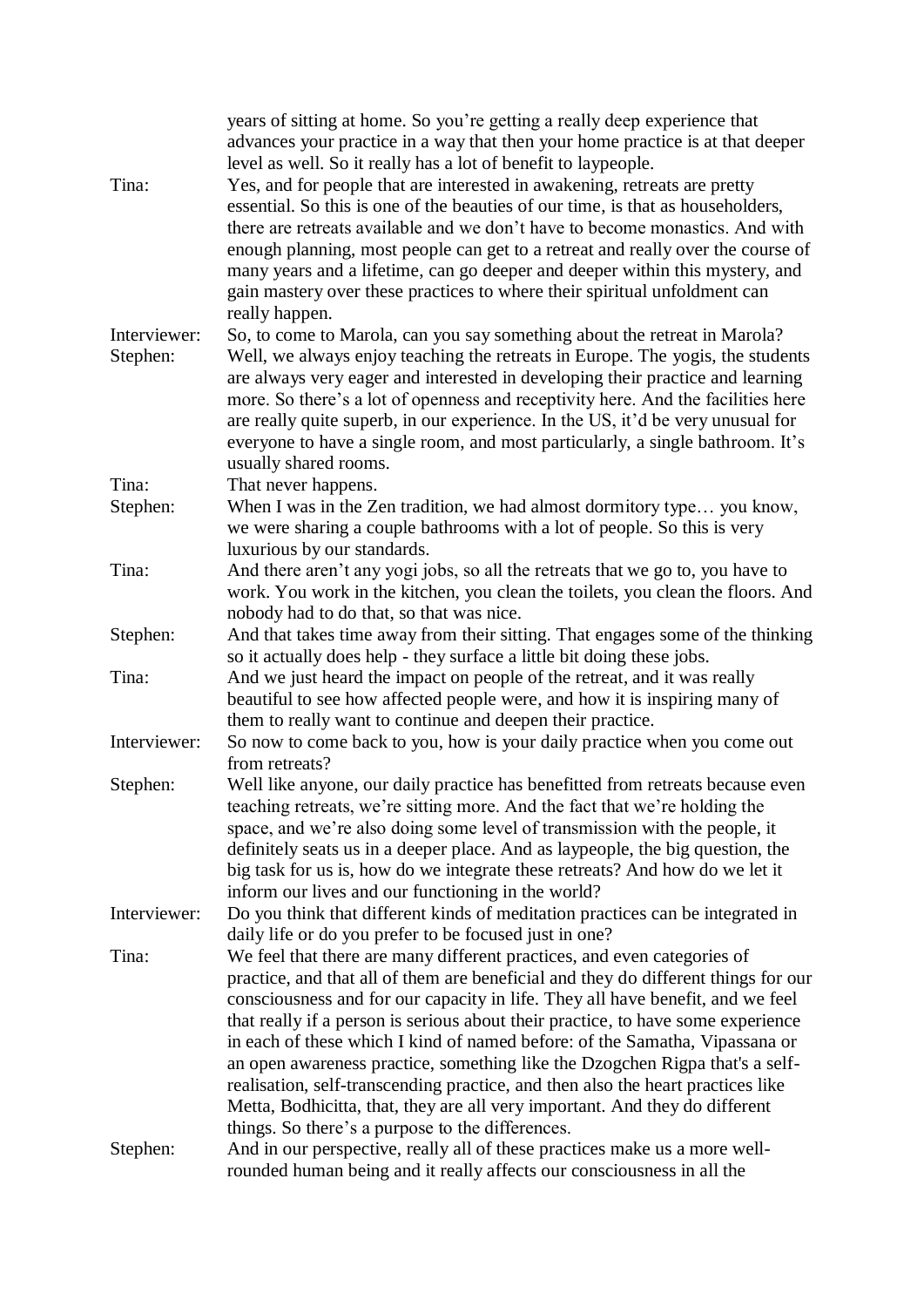different ways that we need. So it allows us to go deeper in whatever other practices we're doing. Tina: We recommend that people, if they're going to choose a practice, to undertake

it for some block of time, like a few weeks, or a month, or even many months, rather than switching around every day because that way they can go deeper within that practice. And they might have a period of life say, when they're very stressed, they might choose the Samatha meditation because it cultivates serenity. Or if they're in a period where they're working with a lot of heart issues, they might choose Metta because it helps to purify and heal the heart. And so each practice can be applied depending on the need of the person.

Interviewer: What has been the value for your personal practice of dedicating extensive periods exclusively to the practice of Samatha?

Stephen: Well, as we mentioned, the Samatha practice, because it's a unifying of the mind, it allows the mind to rest more in the stillness and silence which cultivates tranquillity and serenity within our system which is very, very helpful. And in addition, by unifying the mind, it allows us to get more and more meditatively concentrated where we can progress along the steps, the levels of concentration from momentary, to access, to potentially jhana or absorption so... and, and that's a non-dual state, so our consciousness is profoundly affected with that contact.

Tina: Yes, the Samatha practice, as Stephen said, it has a lot of benefits. The ones from a practical, daily standpoint are the serenity that is cultivated and also on retreat of course, and then the concentration. And with today's world where we have devices and entertainment coming at us all the time, there's actually a lot of brain research that's showing it's actually changing the software and the hardware of our brains. And this practice is an antidote to that. And then the other, more mystical developments that are cultivated through this practice, in particular are what's called purification of mind. So just by coming back to the breath over and over we're loosening the grip of our thinking patterns and the grooves in our mind, and that is called purification of mind. And that leads to what we call a "thinning of the me," but basically, it thins out the veils of the personality so that we can potentially have access to more transcendent aspects of what we are.

- Stephen: And in addition, it also cultivates a neutrality towards our compulsive thinking behaviours, and also the behaviours that we call in Buddhism the defilements or the hindrances. So it helps us recognise those and recognise those as what I do rather than who I am.
- Tina: And we found over time, the people who've studied with us for many years, that these things thin out, and their lives are clearer, patterns that maybe caused them suffering their whole lives become looser, and some of them have access to transcendent experiences that really are so profound that they're some of the most meaningful moments of their lives.
- Interviewer: So I come to the next question which you have partially maybe already answered but you might want to add something. What is the value of practicing Samatha outside retreat conditions when usually the discursive mind is much more agitated?
- Tina: Right. Well, this is really true of any practice, that when we do it at home versus on retreat we're going to have more thinking mind that's happening. And the Samatha practice really is designed to build that muscle of capacity of turning away from our story and just residing with the breath in a way that can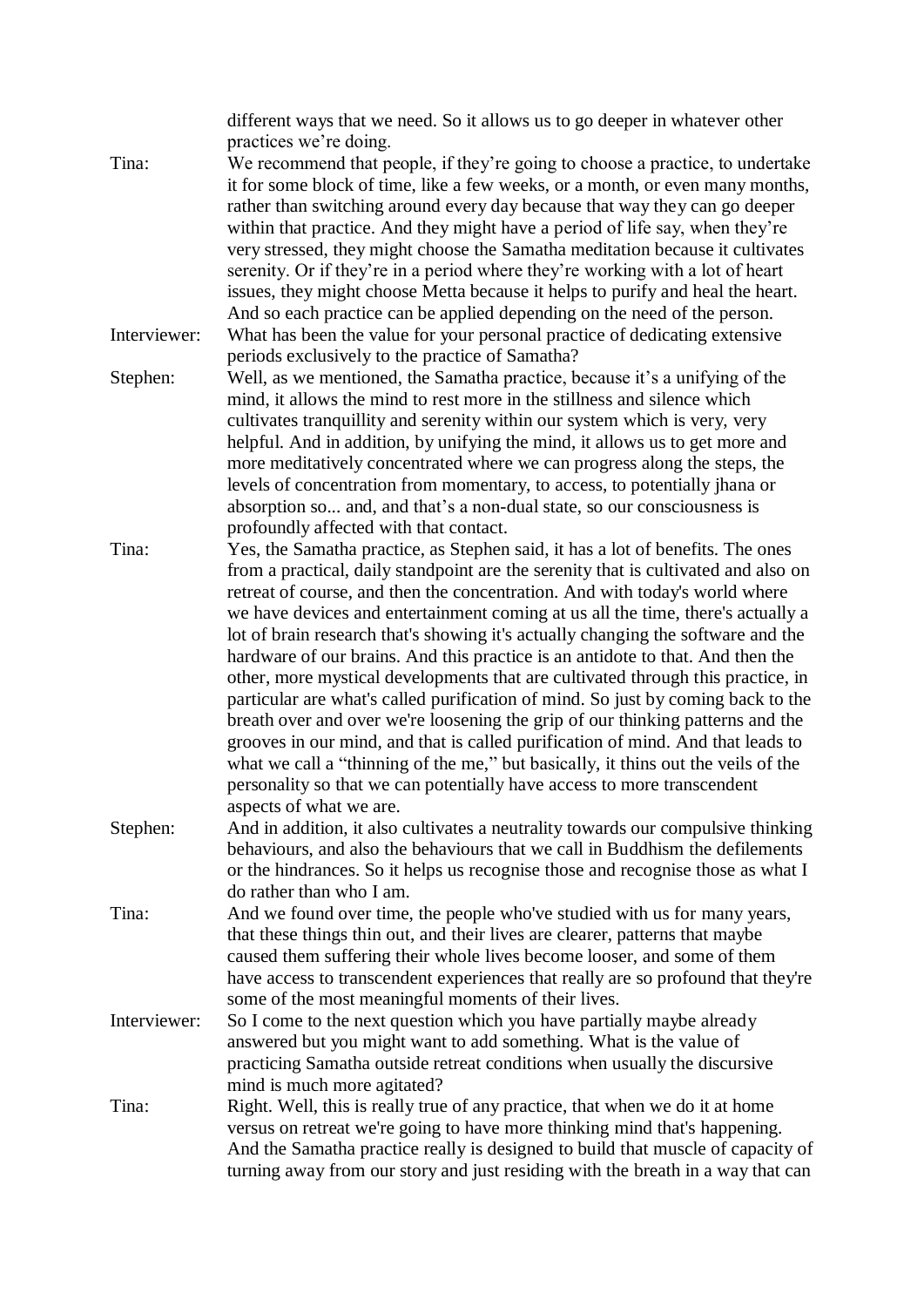| Stephen:     | give us a sense of peace in the middle of a busy life.<br>And as Tina was saying earlier, what this does is it supports our unplugging<br>from all of the, what we call, electronic leashes that we all have these days<br>with our phones, computers, et cetera, with instant information, that it's really<br>affecting people's psychology, their level of empathy--all that's being<br>impacted. So by home practice we're learning again to cultivate a neutrality<br>towards that, and realise it's a device to be used, it's not an identity, it's not an                                                                                                                                                                                                                                                                                                                                                                                                                                                                                                                                                                                                                                                                 |
|--------------|----------------------------------------------------------------------------------------------------------------------------------------------------------------------------------------------------------------------------------------------------------------------------------------------------------------------------------------------------------------------------------------------------------------------------------------------------------------------------------------------------------------------------------------------------------------------------------------------------------------------------------------------------------------------------------------------------------------------------------------------------------------------------------------------------------------------------------------------------------------------------------------------------------------------------------------------------------------------------------------------------------------------------------------------------------------------------------------------------------------------------------------------------------------------------------------------------------------------------------|
| Tina:        | extension of our personality or ego.<br>Every meditation practice has attainments that are part of the possibility of it,<br>so these are kind of milestones on the path, as does the Samatha. And for all<br>of the other meditations as well as Samatha, those aren't going to be possible<br>in a daily practice. So with Samatha it's no different than any other meditation,<br>but what is cultivated in the daily practice is what the Buddha called, one drop<br>many times. So it's a drop and it may not feel like as it's doing anything, but if<br>you look at rocks out in nature that have had water dripping on them many<br>times they become hollowed out. So there is an effect that is cumulative from<br>daily practice.                                                                                                                                                                                                                                                                                                                                                                                                                                                                                     |
| Interviewer: | We know that recently you introduced Dzogchen practice in your series of<br>teachings. Can you explain what it is and why do you think it is very<br>important to practice?                                                                                                                                                                                                                                                                                                                                                                                                                                                                                                                                                                                                                                                                                                                                                                                                                                                                                                                                                                                                                                                      |
| Stephen:     | Why don't you go ahead and start?                                                                                                                                                                                                                                                                                                                                                                                                                                                                                                                                                                                                                                                                                                                                                                                                                                                                                                                                                                                                                                                                                                                                                                                                |
| Tina:        | Sure. Yes, well you could see from our own histories that we have practiced<br>both the Samatha intensively and the Dzogchen, as well as other meditation<br>practices. And within Tibetan Buddhism, in the Dzogchen, in the Nyingma<br>lineage which is where we learned (mostly), the Samatha is a very important<br>part of the Dzogchen progression: of Samatha with support, Samatha without<br>support (which is very much like Vipassana) and Rigpa. So the two naturally<br>fit together, they're already part of how the Tibetan Buddhist framework is set<br>up. So it's kind of a natural next step for us to include that for people who are<br>interested in going on to that practice which is a potential pathway to non-<br>duality just as the Samatha is through jhanas, but it doesn't require the same<br>level of concentration. And within Tibetan Buddhism, at least the retreats that<br>we've participated in, there's a lot of teaching and there isn't as much<br>opportunity to actually meditate. And so we wanted to be able to offer people<br>a deeper experience, more hours a day actually meditating, doing the Samatha,<br>and then the Samatha without support and then the Rigpa practice. |
| Stephen:     | What we've seen is, because we present the Samatha teachings in their<br>traditional form as we learned them from our teacher, we see that students<br>really develop the ability to be very concentrated. And when that level of<br>really deep concentration is applied to the Dzogchen practice, we've seen a lot<br>of students realising the fruit, and in fact, realising Rigpa. And so we can see<br>that the level of Samatha we teach really has a relationship to people having<br>the, these Rigpa experiences, which really is a recognition of Rigpa in the<br>location of the person but it's, it's an awakening of sorts.                                                                                                                                                                                                                                                                                                                                                                                                                                                                                                                                                                                         |
| Tina:        | Right. These moments are tastes of awakening. So with jhana, if a person is<br>able to attain jhana, or even access concentration which is much more<br>available to more people, there's a thinning of the me and the potential of a<br>deep, non-dual experience. Whereas with Rigpa it's more momentary, but it's<br>more accessible because it doesn't require the same depth of concentration. So<br>we feel that this gives more people the possibility of accessing a very                                                                                                                                                                                                                                                                                                                                                                                                                                                                                                                                                                                                                                                                                                                                                |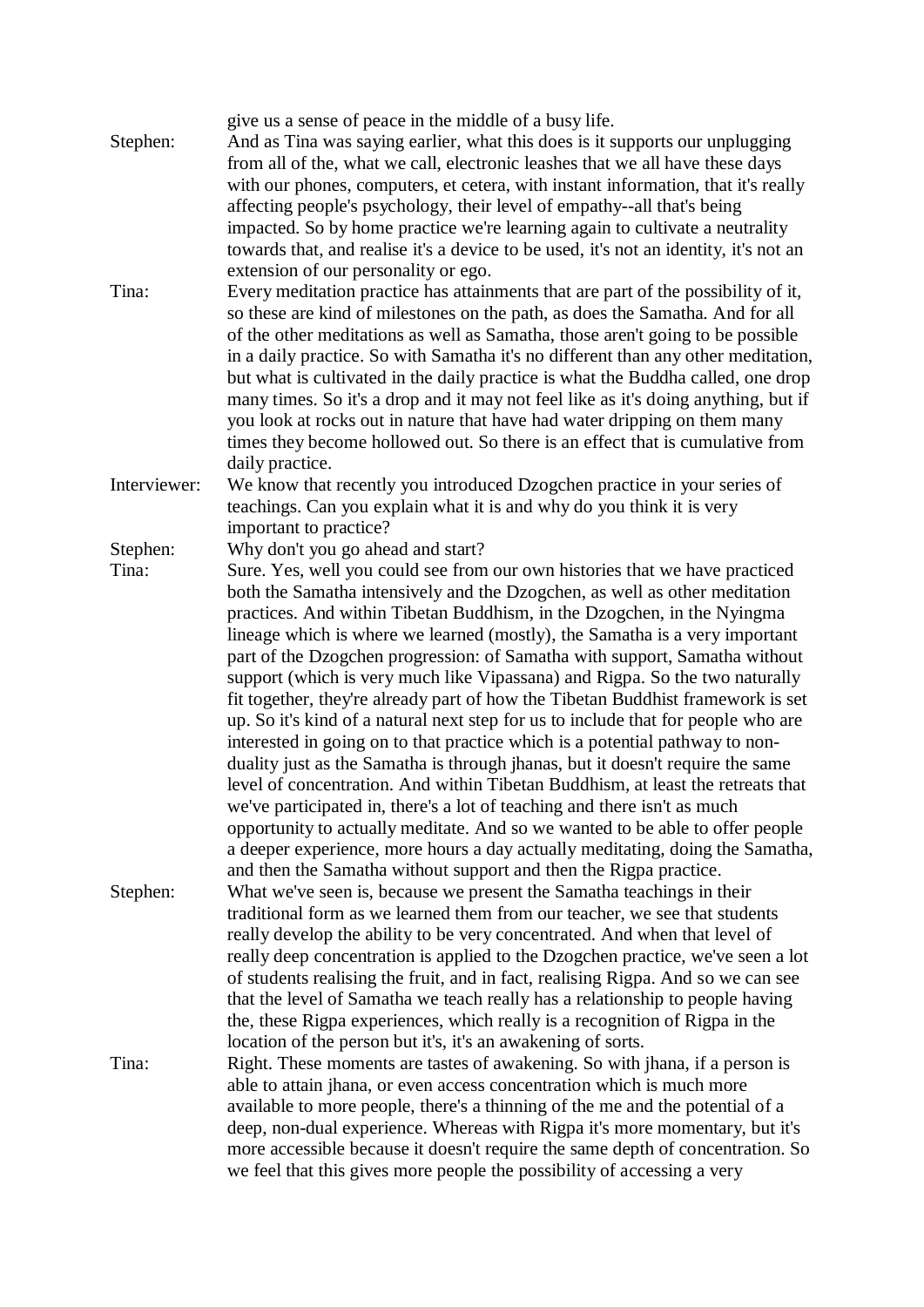| Stephen:                 | profound taste of their deeper nature.<br>Also, the jhana non-dual experience is an interiorization experience, and the<br>Rigpa is an exteriorisation experience. So the, the reason the Rigpa is so                                                                                                                                                                                                                                                                                                                                                                                                                                                                                                                                                                                                                                                                                 |
|--------------------------|---------------------------------------------------------------------------------------------------------------------------------------------------------------------------------------------------------------------------------------------------------------------------------------------------------------------------------------------------------------------------------------------------------------------------------------------------------------------------------------------------------------------------------------------------------------------------------------------------------------------------------------------------------------------------------------------------------------------------------------------------------------------------------------------------------------------------------------------------------------------------------------|
| Tina:                    | valuable is because we can function in the world and, and be realising and,<br>and stabilising Rigpa as we're functioning as laypeople in full lives.<br>And it's also more congruent with our own practice because we practice both<br>the Samatha, and then the next stage which is like Vipassana, and the Rigpa.<br>And so we feel that this is a way for us to have all of our own practice be part<br>of our teaching.                                                                                                                                                                                                                                                                                                                                                                                                                                                          |
| Interviewer:<br>Stephen: | So what moved you to share your experience with students around the world?<br>Well, initially it was our teacher, Pa Auk Sayadaw, who asked us to first write<br>a book, and once we wrote the book, then he brought us to one of the retreats<br>he was teaching in the US for a week to do teaching, and to do interviews<br>under the supervision of very, very senior monastics. And so that led us to<br>becoming teachers. But we initially didn't have an aspiration to teach, we<br>wanted to remain private and just be practitioners. But our gratitude really was<br>so enormous that we really wanted to offer this as our gratitude to the world,<br>for the tremendous experiences and learnings we had in the Samatha practice.                                                                                                                                        |
| Tina:                    | Yes, this really found us in the middle of lives that were full, filled-up with<br>regular things that everybody does like jobs and mortgages and family and,<br>you know, all of those things. And we wrote the book really because many of<br>the monastics at Pa Auk monastery, or who had come back from Pa Auk<br>monastery, wanted us to share our experience so that it could benefit them.<br>And so that's how it started, was we really wrote it for them. And then the<br>Sayadaw was doing a four month retreat, and he had done prior a retreat and<br>felt that people didn't understand as well as they could, so he wanted it for<br>them. And it just got bigger and bigger as more people wanted to benefit from<br>our experience. And so it was really, as Stephen said, our calling to help other<br>beings who are interested in this path to become liberated. |
| Interviewer:             | Is your professional career at the moment exclusively focused in spiritual<br>mentoring? Or you also combine your ministry with worldly professions, so to<br>say? How have you managed to integrate your practice with worldly affairs?                                                                                                                                                                                                                                                                                                                                                                                                                                                                                                                                                                                                                                              |
| Stephen:                 | Well, at this point we both still do work part-time. The Dharma teaching<br>doesn't yet financially support us. Early on, when we began teaching and also<br>as a practitioner, I had the idea I needed to keep separate my work life and my<br>spiritual life; that somehow if I combined them it would be bad for both. And<br>I found it harder and harder to keep them apart. And at some point they just<br>began to merge over, and I realised my lay work life was no different than my<br>spiritual life. It was an opportunity to practice. So once you understand that all<br>of your life is an expression of your practice then it becomes easier to not<br>have distinctions. And you can apply what you're learning in your growing<br>edge to life.                                                                                                                    |
| Tina:                    | I went through a similar series of stages where when I first started practicing<br>and going to retreats and so on, I didn't always tell my work associates what I<br>was doing. This was, you know, twenty, twenty-five years ago, something like<br>that. And over the years, as meditation has become more mainstream and as it<br>has been a bigger and bigger part of my life, I did start sharing it at work and<br>found that there were people who were interested and some of them may have<br>been inspired to meditate because I was so open about it. So the two became<br>more and more integrated. And the work that I do has always been about                                                                                                                                                                                                                         |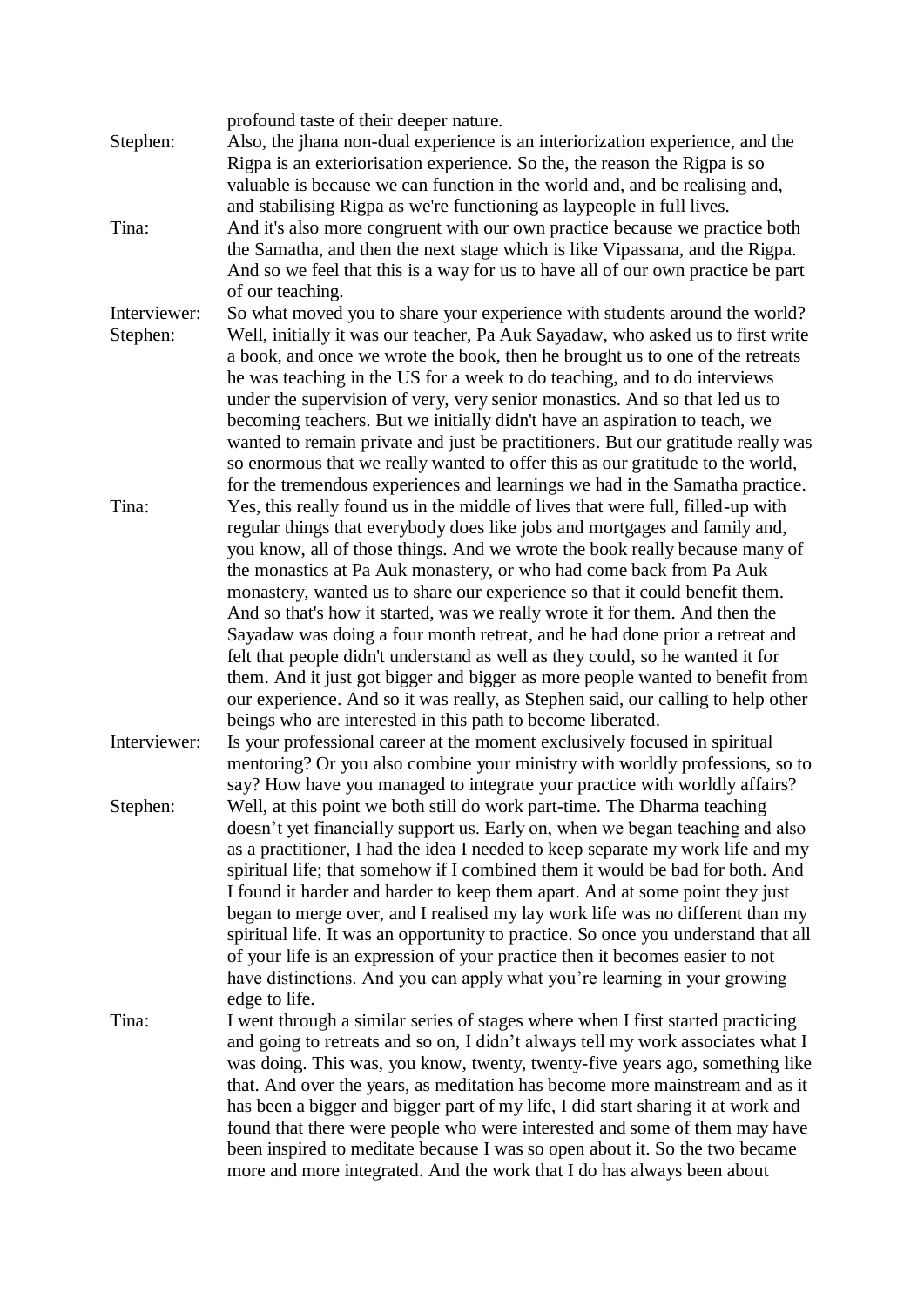|              | human potential and human development. I have a PhD in that, I have<br>published books in it, and so this to me always felt consistent for myself, it<br>felt like part of the potential of a human being to experience life with less<br>suffering, or no suffering or from the awakened state. So in that way, I always<br>saw the work that I do in the business world is kind of at the more practical<br>end, and this is more at the mystical, spiritual end. And I've actually now<br>done a few meditation workshops for corporate groups. So they've actually<br>integrated in such a way that occasionally I do that. But for me, what I love<br>about the spiritual teaching is the deep work, and so I'm not necessarily<br>aspiring to that (meditation in business settings). But, as Stephen said, it's<br>more about, for me, the growth has been where I'm coming from, for me to be<br>authentic and be the same person no matter what kind of work I'm doing. And<br>so I do each about half time at this point. |
|--------------|-------------------------------------------------------------------------------------------------------------------------------------------------------------------------------------------------------------------------------------------------------------------------------------------------------------------------------------------------------------------------------------------------------------------------------------------------------------------------------------------------------------------------------------------------------------------------------------------------------------------------------------------------------------------------------------------------------------------------------------------------------------------------------------------------------------------------------------------------------------------------------------------------------------------------------------------------------------------------------------------------------------------------------------|
| Interviewer: | Where can we find more about your teachings?                                                                                                                                                                                                                                                                                                                                                                                                                                                                                                                                                                                                                                                                                                                                                                                                                                                                                                                                                                                        |
| Tina:        | Well, the easiest place is our website and that can be accessed via                                                                                                                                                                                                                                                                                                                                                                                                                                                                                                                                                                                                                                                                                                                                                                                                                                                                                                                                                                 |
|              | awakeningdharma.com or jhanasadvice.com – they both go to the same                                                                                                                                                                                                                                                                                                                                                                                                                                                                                                                                                                                                                                                                                                                                                                                                                                                                                                                                                                  |
|              | website. And on that we have some information about ourselves, we have                                                                                                                                                                                                                                                                                                                                                                                                                                                                                                                                                                                                                                                                                                                                                                                                                                                                                                                                                              |
|              | hotlinks to talks that can be downloaded for free, we have our book as well as                                                                                                                                                                                                                                                                                                                                                                                                                                                                                                                                                                                                                                                                                                                                                                                                                                                                                                                                                      |
|              | Pa Auk Sayadaw's book that can be purchased – there's a hotlink to Amazon.                                                                                                                                                                                                                                                                                                                                                                                                                                                                                                                                                                                                                                                                                                                                                                                                                                                                                                                                                          |
|              | Also on our website there's information about doing one-on-one sessions with<br>us, and then of course all of our events are on there. And at some point in the                                                                                                                                                                                                                                                                                                                                                                                                                                                                                                                                                                                                                                                                                                                                                                                                                                                                     |
|              | near future we hope to have home retreats-in-a-box that people can purchase,                                                                                                                                                                                                                                                                                                                                                                                                                                                                                                                                                                                                                                                                                                                                                                                                                                                                                                                                                        |
|              | as well as we hope to be offering online daylongs and maybe even retreats that                                                                                                                                                                                                                                                                                                                                                                                                                                                                                                                                                                                                                                                                                                                                                                                                                                                                                                                                                      |
|              | are done virtually. So all of the information about our events past and future                                                                                                                                                                                                                                                                                                                                                                                                                                                                                                                                                                                                                                                                                                                                                                                                                                                                                                                                                      |
|              | are available on the website also. Anything you want to add?                                                                                                                                                                                                                                                                                                                                                                                                                                                                                                                                                                                                                                                                                                                                                                                                                                                                                                                                                                        |
| Stephen:     | No.                                                                                                                                                                                                                                                                                                                                                                                                                                                                                                                                                                                                                                                                                                                                                                                                                                                                                                                                                                                                                                 |
| Interviewer: | So we know that there will be a retreat in the UK, in Wales specifically, in                                                                                                                                                                                                                                                                                                                                                                                                                                                                                                                                                                                                                                                                                                                                                                                                                                                                                                                                                        |
|              | February 2019. Can you say something about it?                                                                                                                                                                                                                                                                                                                                                                                                                                                                                                                                                                                                                                                                                                                                                                                                                                                                                                                                                                                      |
| Stephen:     | Yes, the retreats that we offer are for people who have both Buddhist                                                                                                                                                                                                                                                                                                                                                                                                                                                                                                                                                                                                                                                                                                                                                                                                                                                                                                                                                               |
|              | backgrounds as well as other religions and spiritual traditions because<br>virtually all of these have a concentration meditation as part of their system.                                                                                                                                                                                                                                                                                                                                                                                                                                                                                                                                                                                                                                                                                                                                                                                                                                                                          |
|              | So we're familiar with having people from all these traditions come. But it's a                                                                                                                                                                                                                                                                                                                                                                                                                                                                                                                                                                                                                                                                                                                                                                                                                                                                                                                                                     |
|              | chance for people to really learn how to take a practice, the Samatha practice                                                                                                                                                                                                                                                                                                                                                                                                                                                                                                                                                                                                                                                                                                                                                                                                                                                                                                                                                      |
|              | of concentration, and to be with the breath and really learn how to establish                                                                                                                                                                                                                                                                                                                                                                                                                                                                                                                                                                                                                                                                                                                                                                                                                                                                                                                                                       |
|              | themselves in that practice. And take a deep dive with us as the guides and                                                                                                                                                                                                                                                                                                                                                                                                                                                                                                                                                                                                                                                                                                                                                                                                                                                                                                                                                         |
|              | coaches. But it's something they then can take into their life because they've                                                                                                                                                                                                                                                                                                                                                                                                                                                                                                                                                                                                                                                                                                                                                                                                                                                                                                                                                      |
|              | learned enough of the practice to where it's seated in their consciousness.                                                                                                                                                                                                                                                                                                                                                                                                                                                                                                                                                                                                                                                                                                                                                                                                                                                                                                                                                         |
| Tina:        | Yes, the, the Wales retreat will be at a beautiful location (we've been told, we                                                                                                                                                                                                                                                                                                                                                                                                                                                                                                                                                                                                                                                                                                                                                                                                                                                                                                                                                    |
|              | haven't been there) right on the ocean, and will be taught in English, but if a                                                                                                                                                                                                                                                                                                                                                                                                                                                                                                                                                                                                                                                                                                                                                                                                                                                                                                                                                     |
|              | group wanted to bring a translator and have that happen that would be okay                                                                                                                                                                                                                                                                                                                                                                                                                                                                                                                                                                                                                                                                                                                                                                                                                                                                                                                                                          |
|              | too. And, as Stephen said, the week-long retreats are a good way for<br>somebody to come without the commitment of a two week like what we just                                                                                                                                                                                                                                                                                                                                                                                                                                                                                                                                                                                                                                                                                                                                                                                                                                                                                     |
|              | did here, but still have a deep experience really learning the Samatha practice,                                                                                                                                                                                                                                                                                                                                                                                                                                                                                                                                                                                                                                                                                                                                                                                                                                                                                                                                                    |
|              | and turning inward and having some time to really orient toward the mystery                                                                                                                                                                                                                                                                                                                                                                                                                                                                                                                                                                                                                                                                                                                                                                                                                                                                                                                                                         |
|              | as well as to learn and develop skills and capacities around this practice for                                                                                                                                                                                                                                                                                                                                                                                                                                                                                                                                                                                                                                                                                                                                                                                                                                                                                                                                                      |
|              | informing their larger spiritual practice that may include other meditations or                                                                                                                                                                                                                                                                                                                                                                                                                                                                                                                                                                                                                                                                                                                                                                                                                                                                                                                                                     |
|              | even other paths. We had a Catholic nun attend one of our two-week retreats                                                                                                                                                                                                                                                                                                                                                                                                                                                                                                                                                                                                                                                                                                                                                                                                                                                                                                                                                         |
|              | in the Unites States, and we've had people from many different traditions and                                                                                                                                                                                                                                                                                                                                                                                                                                                                                                                                                                                                                                                                                                                                                                                                                                                                                                                                                       |
|              | paths who want to understand more about concentration meditation. And so                                                                                                                                                                                                                                                                                                                                                                                                                                                                                                                                                                                                                                                                                                                                                                                                                                                                                                                                                            |
|              | we're very welcoming of people from all paths and traditions.                                                                                                                                                                                                                                                                                                                                                                                                                                                                                                                                                                                                                                                                                                                                                                                                                                                                                                                                                                       |